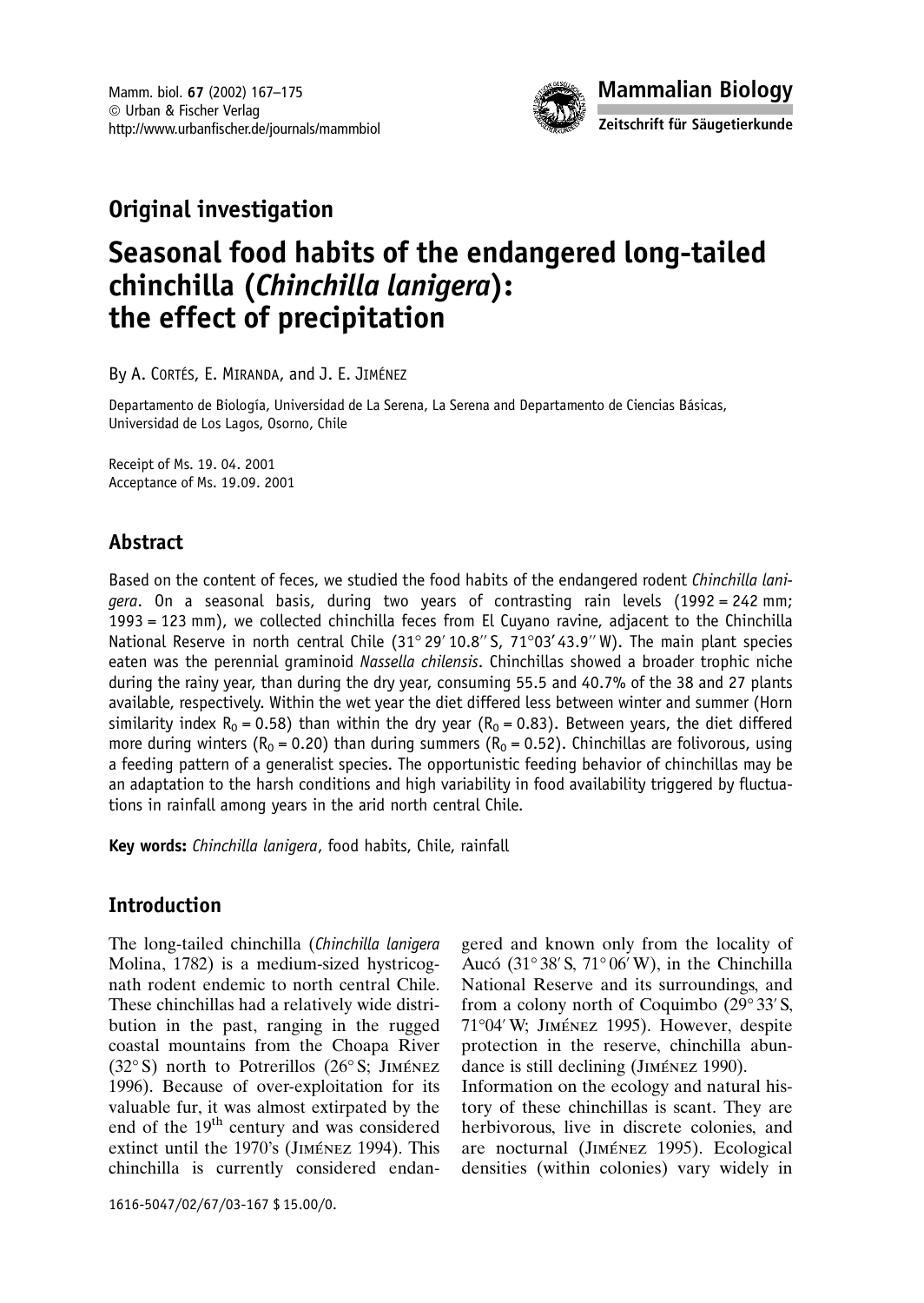time and space, ranging between 0.9 to 10.7 individuals/ha (JIMÉNEZ 1990). Most of the scattered colonies are located on steep and dry equatorial-facing slopes, where the chinchillas use the succulent bromeliad, Puya berteroniana, rock crevices, and boulder piles as refugia (JIMÉNEZ 1995).

Food habits of chinchillas are poorly known. Accounts on their diet have been qualitative and non-rigorous (MoHLIS 1983). Based on the analysis of feces collected in the Chinchilla National Reserve in north central Chile, SERRA (1979) first reported chinchilla diet quantitatively. Combining information from 3 years, she found that chinchillas had a diverse diet, fed mostly on shrub leaves, and that species composition in the diet varied considerably among seasons. More recently, JIMÉNEZ (1990) estimated the diet of the same population using cafeteria tests and fecal analysis. Interestingly, he found that when offered fresh and dead leaves of several plant species, chinchillas preferred the dead and dried leaves, mainly from herb species. Chinchillas showed no interest in seeds and pods of native plants. According to JIMÉNEZ (1990), wild chinchillas feed an up to 24 plant species, mainly herbs, and their diet changes substantially between sites and during the year.

To know the dietary requirements and its dependence on the availability of food items in the field, especially when the availabilities change in space and time, is crucial for understanding the trophic ecology and behavior of a wild species. This is especially important for implementing conservation plans for endangered species, such as the chinchilla that lives in a food-poor and harsh environment in which resources fluctuate enormously in space and time (JIMÉ-NEZ et al. 1992). To bridge this gap, we studied the chinchilla diet throughout two years of contrasting rainfall.

## **Material and methods**

Study area: We sampled fresh chinchilla feces at El Cuvano Baio ravine (31°29'10.8" S. 71°03'43.9" W), close to the Chinchilla National Reserve, in Aucó, north central Chile. The climate is mediterranean-arid (HAJEK and DI CASTRI 1976), with sparse rainfall concentrated during the cold austral winter (88% between May and August). Mean annual precipitation for 10 years is about 200 mm (range 86-513 mm), but exhibits high interannual variability (FUENTES et al. 1988). Mean annual temperature is between 15 and  $16^{\circ}$ C, reaching freezing temperatures during winter nights and over  $40^{\circ}$ C during summer days.

The rugged topography shapes the landscape forming interspersed slopes, ravines, and flatlands. Elevations range from 400 to 1,700 m. The vegetation is dominated by thorn-scrub species. Species composition and density af plants depend on slope, aspect, substrate, water availabitity, and anthropogenic disturbance (GAJARDO 1978). Slopes that face north (equatorial) receive higher solar radiation, and have sandy soils with scattered gravel patches and frequent rock outcrops. Because of the xeric character of these slopes grasses are scarce (mainly Nassella chilensis and Stipa plumosa), but cacti (Echinopsis chilensis, Opuntia ovata), bromeliads (Puya berteroniana), and sclerophyllous shrubs including Bahia ambrosioides, Cordia decandra, Bridgesia incisaefolia, and Flourensia thurifera are abundant. In contrast, slopes that face south (polar) receive less radiation and are thus more mesic. Grasses here are more abundant, cacti and bromeliads are absent, and a different assemblage of shrubs prevails (Adesmia spp., Porlieria chilensis, Colliguaja odorifera, and Proustia spp.; JIMÉNEZ et al. 1992).

Collection of feces and reference plant samples: Fresh fecal pellets were sampled in the field for three days in each of the four seasons during two years of cantrasting precipitation regimes: in 1992, when it rained 242 mm (a "wet" year) and in 1993 when it rained 123 mm (a "dry" year). Then, samples were taken to the laboratory and dried at  $60^{\circ}$ C for 48 to 72 h.

On a seasonal basis we sampled leaves, stems, and flowers of all plant species present at the study site. Herbs, shrubs, and succulents were determined by comparisons with the plant collection deposited at Universidad de La Serena. A microhistological slide collection was prepared following SPARKS and MALECHEK (1968). Black and white pictures were obtained from all slides samples.

From the more than 100 fecal pellets collected during each season, we randomly selected 40 for dietary analysis. From each group we obtained 10 slide preparations (BAUMGARTNER and MARTIN 1939). In turn, 10 fields from each slide were stud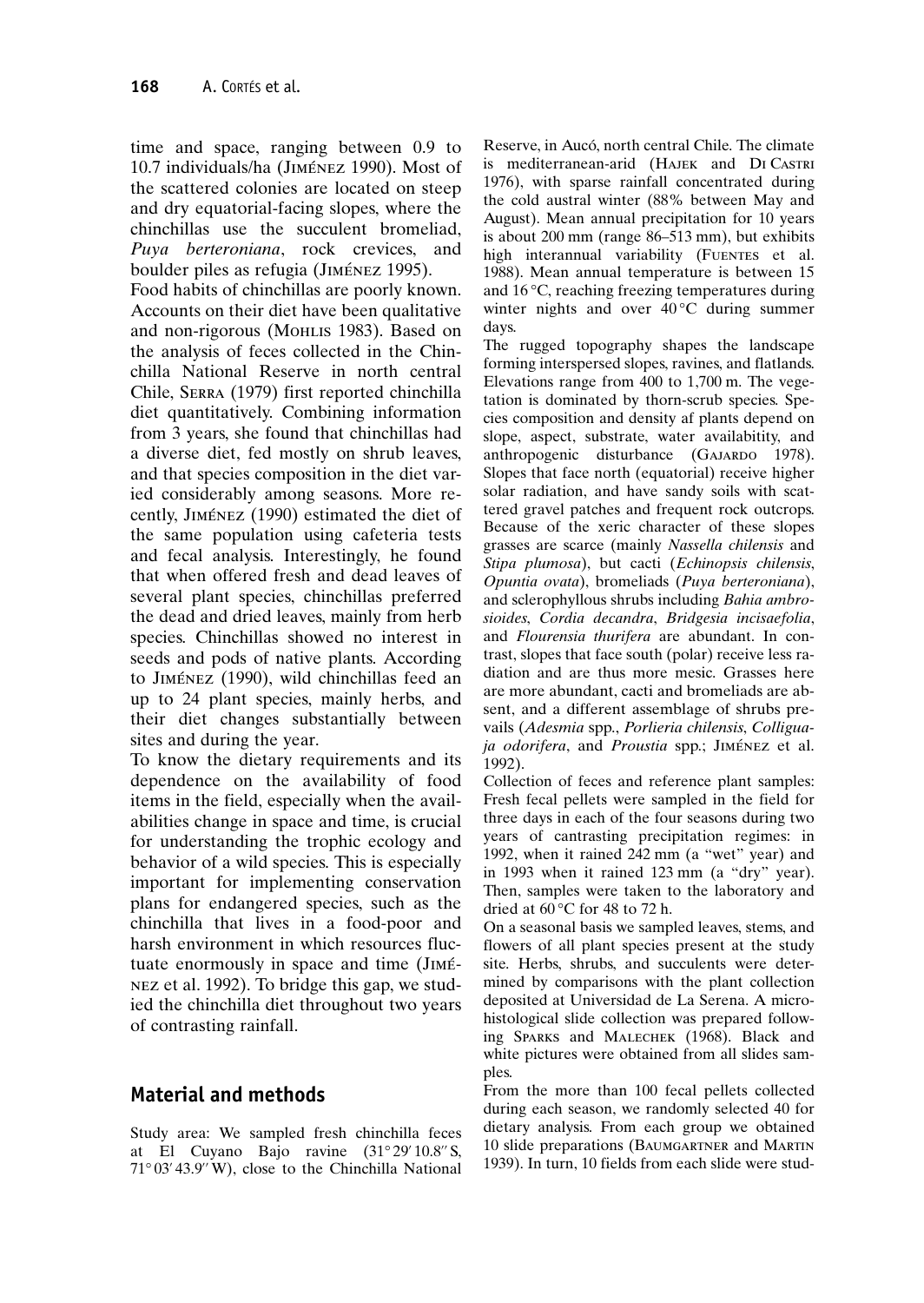ied under a Leitz microscope with 36-x magnification, which was equipped with a  $7 \times 7$ -grid quadrant. Fields with less than 50% of the area covered by plant material were disregarded. Plant fragments were compared to the samples in the voucher slide collection. Diet composition was estimated by using the relative surface covered by each food item in the fields. Then, we computed the frequency of occurrence of each item in the fields examined (MESERVE 1976).

Trophic niche breadth: We used the Shannon-Weaver index (SHANNON and WEAVER 1949) to estimate the diet diversity as:  $H' = -\sum p_i \log p_i$ , where  $p_i$  is the proportion of items of species i in the sample (estimated as  $p_i = n_i/N$ ; where  $n_i$  is the number of items af species i out of all items across species, which is N). Diet diversity increases as the index increases.

Diet similarity: To compare the similarity of diets between seasons (within years) and between years (for the same seasons) we used the HORN (1966) overlap index as:  $R_0 = H_{4'} - H_{3'}/H_{4'} - H_{5'}$ , where  $H_3$ ,  $H_4$ , and  $H_5$  are computed based on the Shannon-Weaver index (as in Brower and ZAR 1984). The index ranges from  $0$  (complete dissimilitude) to 1 (highest diet similarity).

### **Results and discussion**

The dietary analysis of chinchilla based an the contents of feces indicates that the different plant life forms eaten varied markedly among seasons and between years (Tab. 1). Overall, fibers made up most  $($  > 66%) of the diet in both years and in all seasons. These fibrous items are extremely difficult to identify and may correspond to highly lignified plant parts such as bark and woody stems of shrubs and of the succulent agave-like bromeliad Puya berteroniana. Herbs and shrubs followed in importance in the chinchilla diet (Tab. 1). Identified succulents made up only a small fraction af the chinchilla diet, and were eaten in a non-predictable way throughout the two years. The same was true for seeds, the least represented food category in the diet.

Yearly variation of the chinchilla diet: The proportion of plants eaten by chinchillas differed between the two years. Herbs and shrubs were incorporated into the diet throughout both years. Not accounting for the unidentified material and fibers, during the wet year herbs made up the bulk of the diet, followed in importance by shrubs (Tab. 1). The reverse occurred during the dry year. The amount of fiber and undetermined material ingested was remarkably similar between years. The seed component in the chinchilla diet was minor and almost absent from the diet during the wet year, but their importance increased during the  $\text{dry year (Tab. 1)}$ .

The same yearly pattern detected for the abundance of plant groups and parts was found for the species composition in the chinchilla diet (Tab. 1). The diet included more species during the wet year than during the dry year, incorporating a total of 21 and 11 species, respectively. More shrub species than herbs were consumed during both years, with the exception of the winter and spring of the wet year (Tab. 1).

By species, as well as by percent of occurrence, herbs were consumed more during the wet than during the dry year (Tab. 1). The reverse was true for shrubby species. During the dry year there were 3 plant species that made up most of the recognized food items: the succulent *P. berteroniana* the herb N. chilensis, and the shrub Bridgesia incisifolia. These species showed up in the diet consistently throughout the seasons and may be used by chinchillas when other plants are less available.

It appeared that chinchillas are capable of using a wide range of plants when these are available in the environment. Out of the 38 plant species detected in the field during the wet year, chinchillas consumed at least 55.3% of these plant species (Tab. 1). When fewer plants (27 species) were available due to a lack of rain, the rodents showed a much narrower diet  $(11$  species), ingesting only 40.7% of the plants available. This same trend was observed in the niche breadth index. On average, an H' of 0.78 was found during the wet year, whereas H' was 0.65 during the dry vear.

Seasonal changes in the chinchilla diet: The abundance of different plant life forms varied highly across seasons in the chinchilla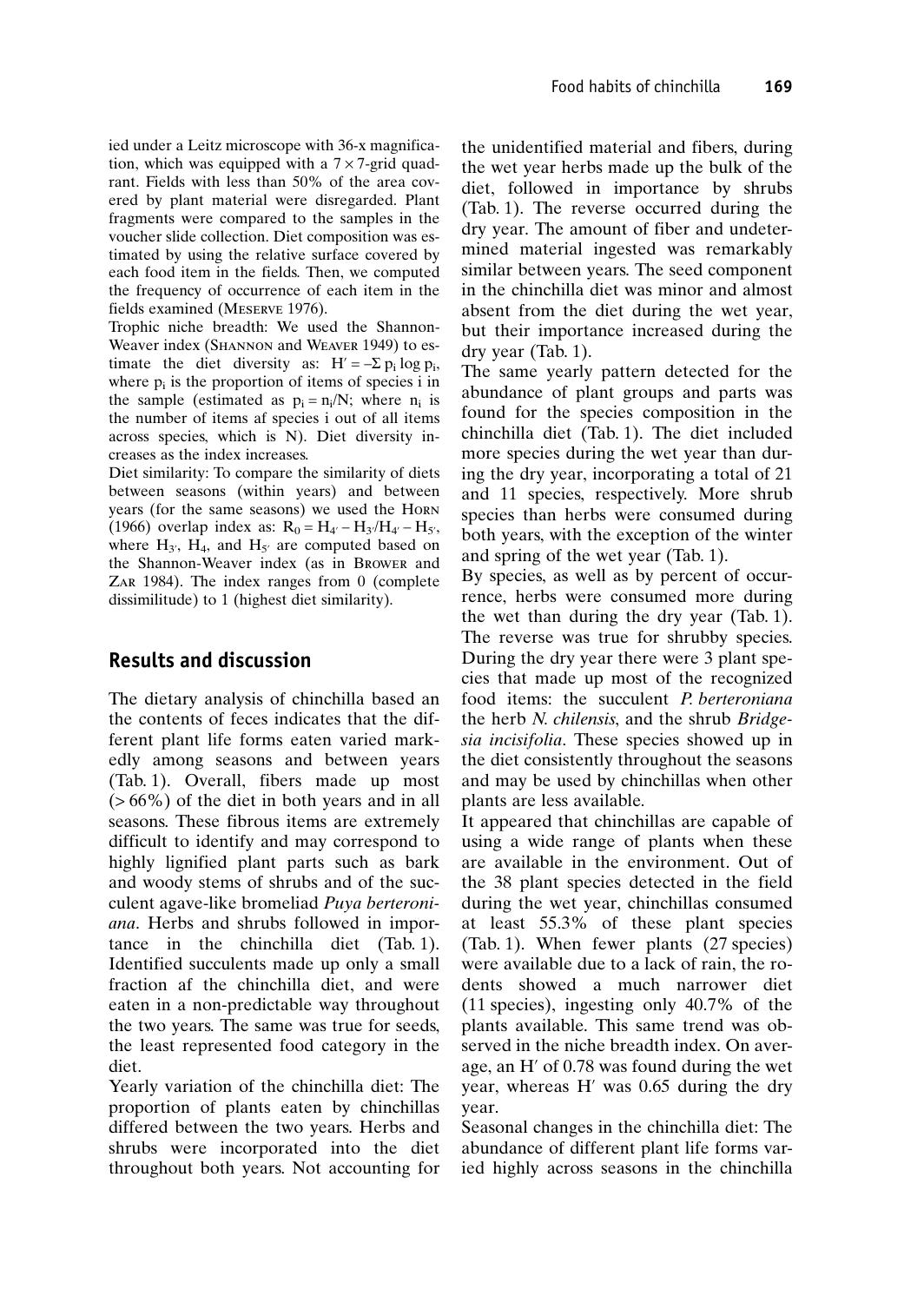Table 1. Food items consumed seasonally (%) by Chinchilla lanigera and plant species availablities (AV) in north central Chile during a wet (1992) and a dry year (1993). Totals by category are shown in parentheses. The H'<br>Shannon-Wiever index of food diversity is shown at the bottom of the table.<sup>1</sup>: FA = fall, WI = winter, SP = spr

|                                                              |                          |                          | Wet year |           |                  | Dry year |       |                  |                          |                 |
|--------------------------------------------------------------|--------------------------|--------------------------|----------|-----------|------------------|----------|-------|------------------|--------------------------|-----------------|
|                                                              | $\mathsf{FA}^1$          | WI                       | SP       | <b>SU</b> | AV               | FA       | WI    | SP               | <b>SU</b>                | AV              |
| <b>SHRUBS</b>                                                | $(17.5)$ $(5.2)$         |                          | (2.1)    | (4.0)     |                  | (8.8)    | (7.3) | $(12.2)$ $(7.7)$ |                          |                 |
| Asclepiadacea                                                |                          |                          |          |           |                  |          |       |                  |                          |                 |
| Astephanus<br>geminiflorus<br>Boraginaceae                   | 0.8                      | $-2$                     |          |           | $+$ <sup>3</sup> |          |       |                  |                          | $\! + \!\!\!\!$ |
| Cordia decandra -                                            |                          |                          |          | 0.1       | $^{+}$           |          |       |                  |                          | $^{+}$          |
| Heliotropium<br>stenophyllum<br>Campanulaceae                | 3.1                      | 1.9                      |          | 1.8       | $^{+}$           | 2.9      | 0.3   |                  |                          | $^{+}$          |
| Lobelia<br>polyphylla                                        | 1.0                      | 1.3                      | 0.3      | 0.3       | $^{+}$           |          | 0.8   |                  |                          | $^{+}$          |
| Compositae<br><b>Baccharis</b><br>linearis                   |                          |                          |          |           | $^{+}$           |          |       |                  |                          | $^{+}$          |
| Flourensia<br>thurifera                                      |                          |                          |          |           | $^{+}$           |          |       |                  |                          | $^{+}$          |
| Gutierresia                                                  |                          |                          |          |           | $^{+}$           |          |       |                  |                          | $+$             |
| resinosa<br>Proustia<br>cuneifolia                           | 3.3                      | 1.1                      |          |           | $^{+}$           | 1.2      | 0.3   | 1.7              | $\overline{\phantom{0}}$ | $^{+}$          |
| Ephedraceae<br>Ephedra andina -<br>Euphorbiaceae             |                          |                          |          | 1.6       | $^{+}$           |          |       |                  | 1.3                      | $^{+}$          |
| Colliquaja<br>odorifera                                      | $\overline{\phantom{0}}$ | 0.9                      | 1.3      |           | $^{+}$           |          | 0.1   | 1.5              |                          | $^{+}$          |
| Krameriaceae<br>Krameria<br>cistoidea                        |                          |                          |          |           | $^{+}$           |          |       |                  |                          | $^{+}$          |
| Papilionaceae<br>Adesmia<br>microphylla                      | 1.5                      |                          |          | 0.2       | $^{+}$           |          |       |                  |                          | $^{+}$          |
| Phytolaccaeae<br>Anisomeria<br>litoralis                     |                          |                          |          |           | $^{+}$           |          |       |                  |                          | $^{+}$          |
| Sapindaceae<br><b>Bridgesia</b><br>incisifolia<br>Solanaceae | 2.7                      |                          |          |           | $^{+}$           | 4.7      | 5.5   | 6.4              | 6.0                      | $^{+}$          |
| Cestrum parqui                                               |                          |                          |          |           | $^{+}$           |          |       |                  |                          | $^{+}$          |
| Lycium chilense<br>Zygophyllaceae                            | $\equiv$                 | $\overline{\phantom{0}}$ | 0.2      | $\equiv$  | $\ddot{}$        | $\equiv$ | 0.2   | 2.2              | $\overline{a}$           | $\ddot{}$       |
| Porlieria<br>chilensis                                       | 5.1                      | $\overline{\phantom{0}}$ | 0.3      |           | $\ddot{}$        |          | 0.1   | 0.4              | 0.4                      | $\ddot{}$       |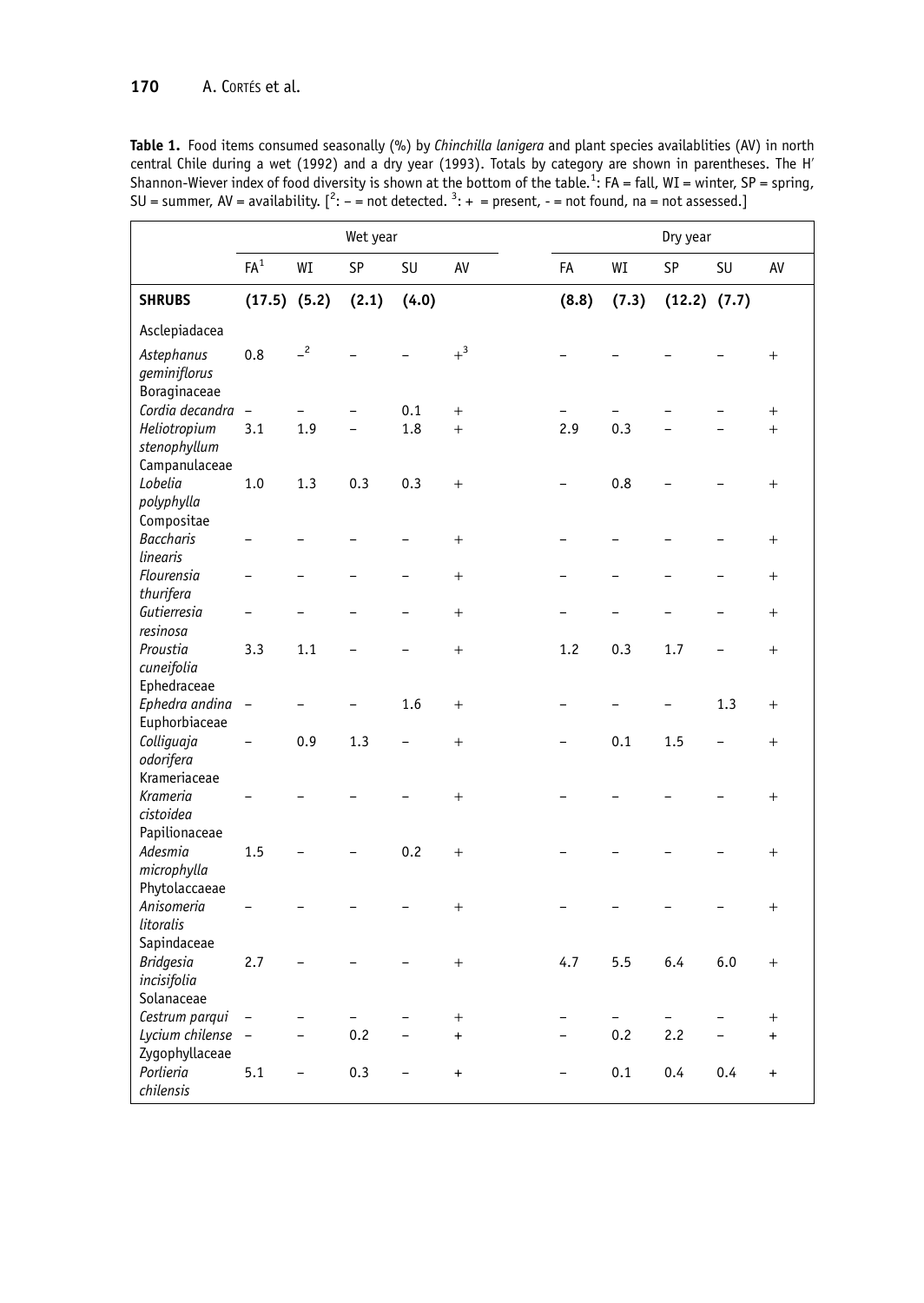|                                                              | Wet year          |       |                  |           |           | Dry year |       |       |           |                            |
|--------------------------------------------------------------|-------------------|-------|------------------|-----------|-----------|----------|-------|-------|-----------|----------------------------|
|                                                              | $\mathsf{FA}^1$   | WI    | SP               | <b>SU</b> | AV        | FA       | WI    | SP    | <b>SU</b> | AV                         |
| <b>HERBS</b>                                                 | (9.7)             | (3.7) | $(23.5)$ $(4.2)$ |           |           | (2.1)    | (5.0) | (8.2) | (3.5)     |                            |
| Adiantaceae                                                  |                   |       |                  |           |           |          |       |       |           |                            |
| Adiantum<br>chilense                                         | 7.0               |       | 1.4              |           | $\ddot{}$ |          |       |       |           | $\overline{\phantom{0}}^3$ |
| Notholaena<br>molis                                          |                   |       |                  |           | $\ddot{}$ |          |       |       |           |                            |
| Amaryllidaceae<br>Rhodophiala<br>phycelloides                | $\overline{a}$    | 0.4   | 0.3              |           | $\ddot{}$ |          |       |       |           |                            |
| Caesalpineaceae<br>Caesalpinia<br>angulicaulis<br>Compositae |                   |       |                  |           | $\ddot{}$ |          |       |       |           |                            |
| Moscharia<br>pinnatifida<br>Geraniaceae                      |                   |       | 2.1              |           | $\ddot{}$ |          |       |       |           |                            |
| Erodium sp.<br>Gramineae                                     |                   | 0.4   | 1.6              |           | $\ddot{}$ |          |       |       |           |                            |
| Hordeum<br>murinum                                           |                   |       |                  |           | $\ddot{}$ |          |       |       |           |                            |
| Nassella<br>chilensis                                        | 1.2               | 1.4   | 16.0             | 4.2       | $\ddot{}$ | 2.1      | 4.9   | 8.2   | 3.5       | $\ddot{}$                  |
| Stipa plumosa<br>Liliaceae                                   |                   |       |                  |           | $\ddot{}$ |          |       |       |           | $\ddot{}$                  |
| Pasithaea<br>coerulea<br>Lythraceae                          |                   |       |                  |           | $\ddot{}$ |          |       |       |           | $\pmb{+}$                  |
| Pleurophora<br>pucilla                                       |                   |       | 0.6              |           | $\ddot{}$ |          |       |       |           | $\ddot{}$                  |
| <b>Oxalidaceae</b><br>Oxalis carnosa<br>Plantaginaceae       | 1.5               | 1.5   | 0.8              |           | $\ddot{}$ |          | 0.1   |       |           |                            |
| Plantago<br>hispidula<br>Rubiaceae                           |                   |       |                  |           | $\ddot{}$ |          |       |       |           | $\ddot{}$                  |
| Galium aparine<br>Sapindaceae                                | $\qquad \qquad -$ |       |                  |           | $\ddot{}$ |          |       |       |           |                            |
| Llagunoa<br>glandulosa<br>Umbelliferae                       |                   |       |                  |           | $\ddot{}$ |          |       |       |           | $\pmb{+}$                  |
| Apium<br>laciniatum<br>Verbenaceae                           |                   |       | 0.3              |           | $\ddot{}$ |          |       |       |           |                            |
| Glandularia<br>sulphurea                                     |                   |       | 0.4              |           | $\ddot{}$ |          |       |       |           |                            |

## Table 1. (Continued)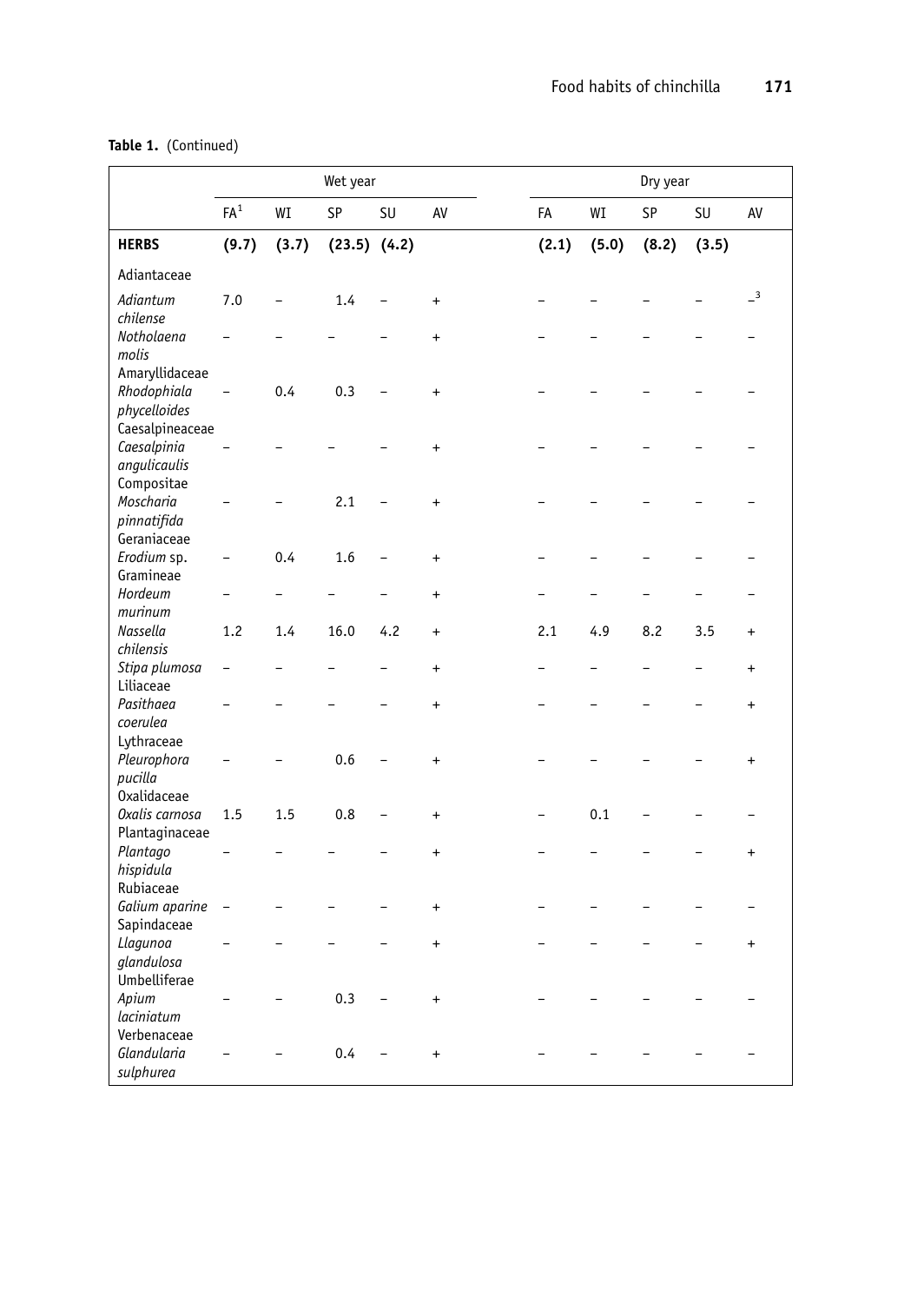|                                   |                          |               | Wet year  |        |           | Dry year |        |        |        |           |  |
|-----------------------------------|--------------------------|---------------|-----------|--------|-----------|----------|--------|--------|--------|-----------|--|
|                                   | FA <sup>1</sup>          | WI            | <b>SP</b> | SU     | AV        | FA       | WI     | SP     | SU     | AV        |  |
| <b>SUCCULENTS</b>                 | (4.2)                    | (1.0)         | (0.0)     | (3.2)  |           | (4.6)    | (2.7)  | (4.3)  | (0.4)  |           |  |
| <b>Bromeliaceae</b>               |                          |               |           |        |           |          |        |        |        |           |  |
| Puya<br>berteroniana<br>Cactaceae | 4.2                      | 1.0           |           | 3.2    | $\ddot{}$ | 4.6      | 2.7    | 4.3    | 0.4    | $\ddot{}$ |  |
| Echinopsis<br>chilensis           |                          |               |           |        | $+$       |          |        |        |        | $\ddot{}$ |  |
| Eulychnia acida                   | $\overline{\phantom{a}}$ |               |           |        | $\ddot{}$ |          |        |        |        | $\ddot{}$ |  |
| Opuntia ovata                     |                          |               |           |        | $\ddot{}$ |          |        |        |        | $\ddot{}$ |  |
| <b>OTHERS</b>                     |                          | (68.2) (90.1) | (74.4)    | (88.6) |           | (84.5)   | (85.0) | (75.3) | (88.4) |           |  |
| Seeds                             |                          | 1.0           |           |        | na        | -        | 0.2    | 4.1    | 1.0    | na        |  |
| Unrecognized<br>material          | 2.4                      | 10.3          | 6.4       | 8.4    | na        | 12.9     | 9.1    | 3.6    | 10.8   | na        |  |
| <b>Fibers</b>                     | 66.2                     | 78.8          | 68.0      | 80.2   | na        | 71.6     | 75.7   | 67.6   | 76.6   | na        |  |
| <b>TOTAL NUMBER</b><br>OF SPECIES | 11                       | 9             | 13        | 7      |           | 5        | 10     | 7      | 5      |           |  |
| Shannon-Wiever<br>Index           | 0.91                     | 0.91          | 0.64      | 0.65   | na        | 0.68     | 0.69   | 0.72   | 0.51   | na        |  |

diet (Tab. 1). This variability produced no recognizable patterns when comparing the two years sampled. No patterns were detected in the numbers of species eaten across the seasons when comparing years either (Tab. 1). However, the diet breadth during the spring of both years showed interesting opposite trends. Although the diet during the spring of the wet year included the largest number of plant species, the niche breadth index was the narrowest (Tab. 1). Conversely, the relatively few species consumed during the dry year rendered the broadest niche breadth during that year. This is most likely reflected by the less-even diet during the spring of the wet year, which resulted from the disproportionate high consumption of N. chilensis (16%) by chinchillas. In contrast, during the dry year most food items were eaten in a more proportional way. In fact, when herbs were scarce in the environment (only 6 of the 17 species detected) during the dry year, most of the diet was made up of perennial shrubs (Tab. 1).

The food items eaten that had the largest variability in amount and diversity within the years were the herbs and shrubs, whereas the succulent P. berteroniana and the graminoid N. chilensis were eaten on a more regular basis. Given its 70 to 80% water composition, it is likely that P. berteroniana represents a predictable water source for chinchillas throughout the year (CORTÉS, unpubl. data). It is unfortunate that cacti tissue do not show up in diet analysis. There were at least 3 cactus species present at the site and it is well known that chinchillas eat cacti fruits, which are also mostly made up of water (JIMÉNEZ 1990; see also SERRA 1979).

Herb species are most affected by the amount of rain over the short term (Gu-TIÉRREZ et al. 1997). Thus, during the wet year, it was likely that, compared to the dry year, herbaceous plants were plentiful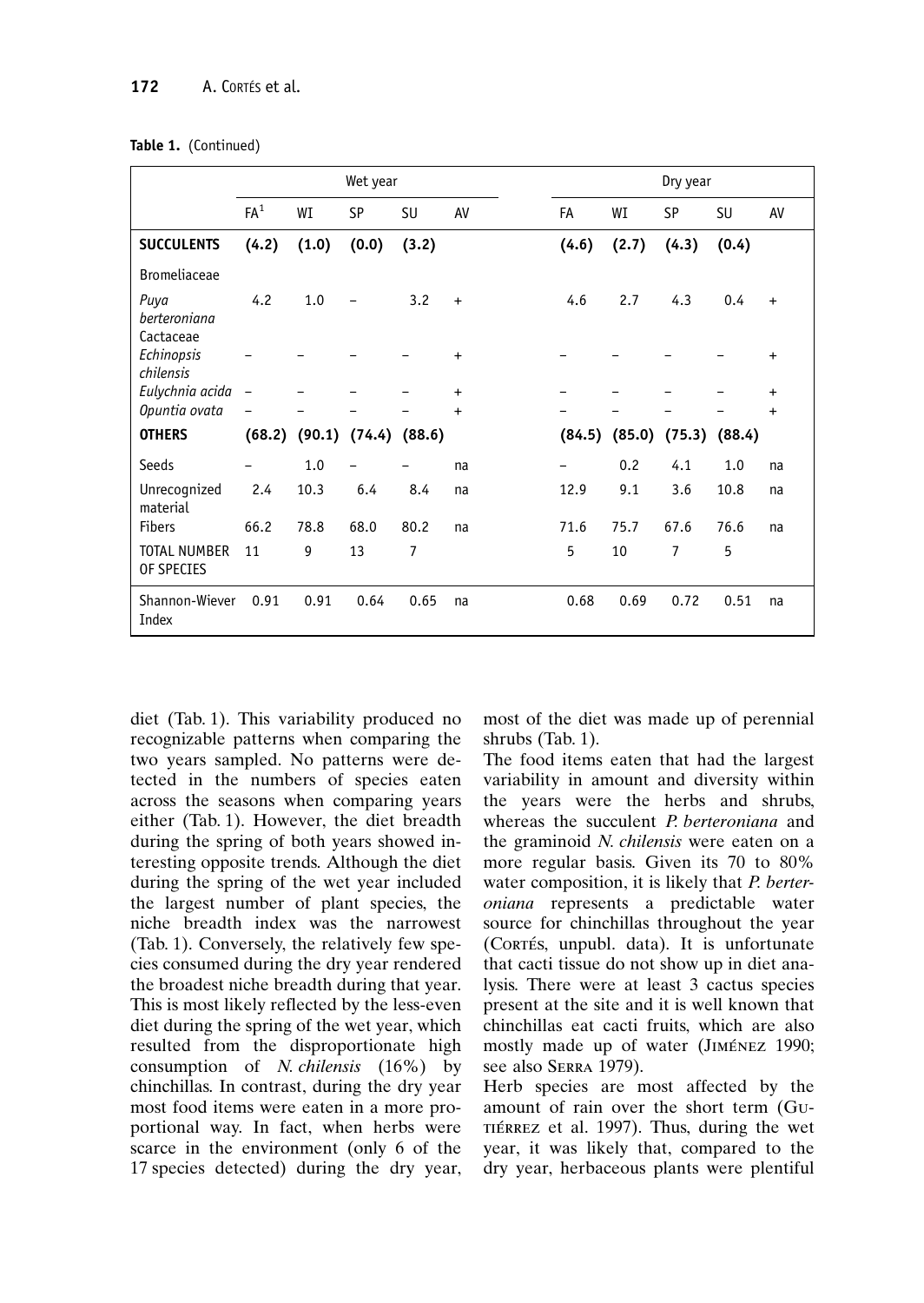and therefore available to chinchillas. This response was also shown by the amount and the diversity of herbs consumed by chinchillas during the spring of the wet year (Tab. 1). Indeed, N. chilensis, which appeared as the most consumed plant species by chinchillas during the spring of 1992, is a graminoid, the growth of which is dependent upon the amount of rainfall (GUTIÉRREZ et al. 1997). By comprising the bulk of the herbs consumed by chinchilla during the spring of the wet year, when availability of plant species and amount of green biomass are high, N. chilensis appears to be a preferred diet component. Even when plants were scarcer, as in 1993, N. chilensis was still an important component of the chinchilla diet. During the springs, when the ingestion of more fleshy species with a higher water content increased, fibrous plants with low digestibility and lower energetic and nutritious value (VELOSO and BOZINOVIC 1993) decreased (Tab. 1). Thus, N. chilensis may be an item of high energetic and nutritious value, perhaps necessary when gestation and lactation take place (JIMÉNEZ 1990).

To our knowledge, the only other diet study of this chinchilla species in the wild was conducted by SERRA (1979) in the nearby Chinchilla National Reserve. She also found high variation in the plant species composition and amounts eaten during the different seasons. Her differing results may have been due to local plant availabilities or rainfall. However, the data are hardly comparable, given that her samples were collected in three different years, with rainfall amounts unreported. The technique that SERRA (1979) used was not sufficiently lucid.

Preliminary analysis on the chinchilla diet from the Chinchilla National Reserve (JI-MÉNEZ 1990) using a method similar to this study, showed that during 1987 and 1988 the chinchilla diet was highly variable among seasons and also between sites. The diet was diverse, including between 6 and 12 plant species, well in line with the 5 to 13 plant species detected in this study. JIMÉNEZ (1990) also conducted several cafeteria tests on 3 wild chinchillas kept in captivity for a short time period. He offered seeds of 8 shrubby species native to the area, but unlike findings in this study and that of SERRA (1979), he found no consumption by chinchillas. From the other 23 native species' leaves offered to the chinchillas, JIMÉNEZ (1990) detected consumption of 56.5% of them. The most frequently eaten items were leaves of the herbs Pasithaea coerulea and N. chilensis. We did not detect *P. coerulea* in the diet. although it was present in the field in the two years of the study. In accordance with our findings, JIMÉNEZ (1990) also found high consumption of N. chilensis. He noted that when he offered dead and fresh leaves of the same plant, chinchillas often preferred the dead leaves.

It is important to note here that we did not distinguish different structures or parts for the same plant species eaten by chinchillas. Chinchillas may have consumed selectively different plant structures in different seasons or for different plant availabilities in the field as reported by SERRA (1979). Our study could not evaluate any of these potential scenarios.

Diet similarity: Because of the lack of quantitative plant availabilities during the years sampled, we could not infer food preference by chinchillas. We did, however, calculate the degree of diet similarity within years and between years. Comparing contrasting seasons (i.e., summer vs. winter), similarity was lower during the wet year  $(R_0 = 0.58)$  than during the dry year  $(R<sub>0</sub> = 0.83)$ . This is consistent with the lower number of plant species available during the dry year (Tab. 1).

In contrast, higher number of plant species during the summer of the wet year compared with that of the winter, could render a consumption of different plant species by chinchillas, and thus results in a lower diet similitude. On the other hand, the low similitude found between the two winters  $(R_0 = 0.20)$  compared to that of the two summers  $(R_0 = 0.52)$ , points in the same direction as above: rainfall appears to trigger plant produc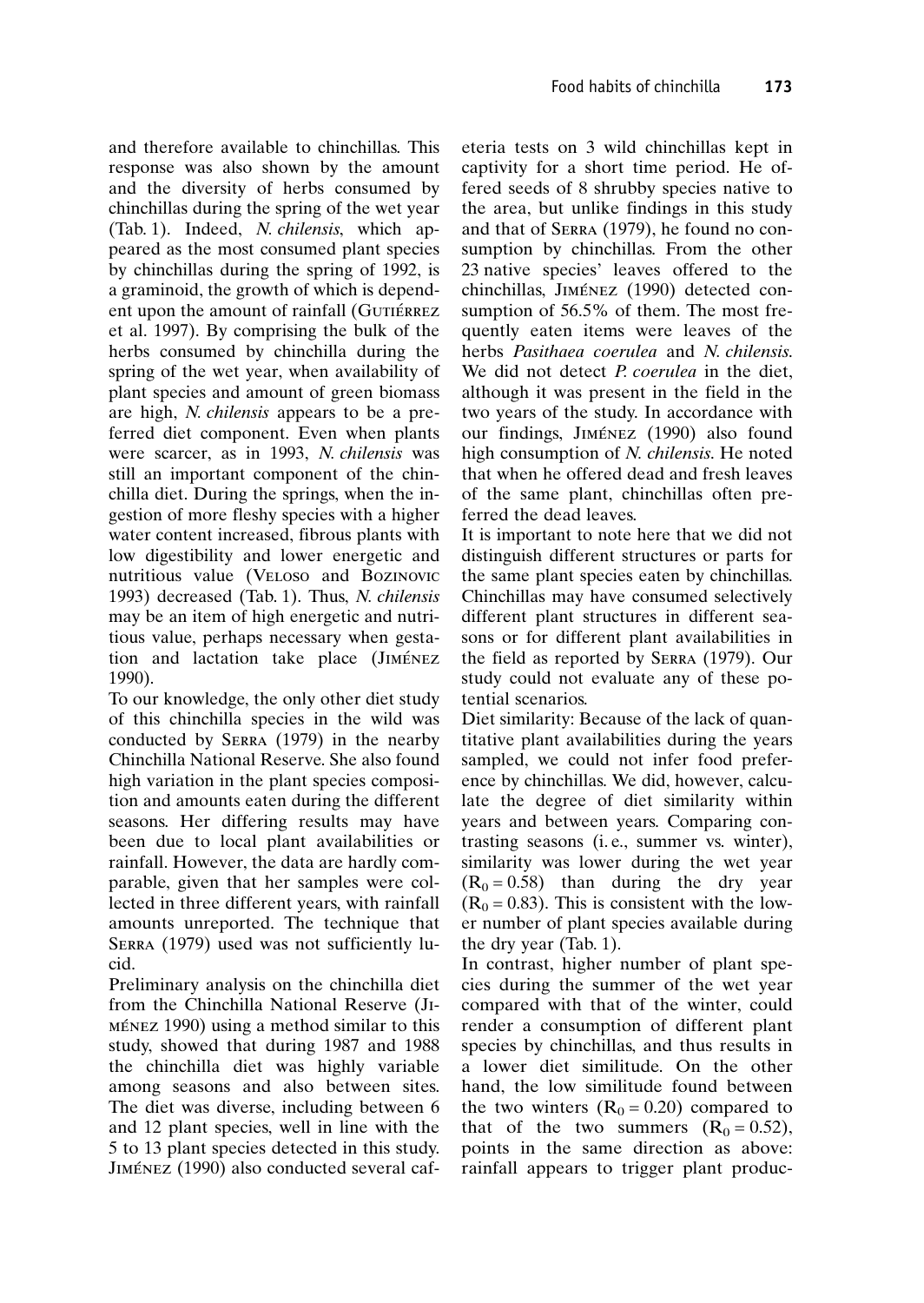tion that is detected in the chinchilla diet during the summer.

Based on the above analysis, we conclude that chinchilla is a generalist and opportunist herbivorous rodent, incorporating herbaceous plants into its diets when available. This is seen as a dietary adaptation to an ecosystem that is highly variable in rainfall and thus primary production, a characteristic of the arid shrublands of north central Chile.

#### Acknowledgements

We are grateful to the Chilean Forest Service (IV Region, Chile) for logistical support, and to ranger BALDOMERO PEÑA for his knowledge and help in the field. We thank RONALD GETTINGER and three other reviewers for their constructive comments. The help of GINA ARANCIO for providing access to the herbarium of Universidad de La Serena, and for identifying the plant species is appreciated. KATJA KUNZ kindly translated the abstract into German. This research was funded by grants FONDECYT 1981122 and DIULS 120-2-81.

#### Zusammenfassung

#### Saisonale Ernährungsgewohnheiten des gefährdeten Chinchilla (Chinchilla lanigera): Der Effekt von Niederschlag

Anhand der Zusammensetzung von Kotproben studierten wir die Ernährungsgewohnheiten des gefährdeten Nagers Chinchilla lanigera. In zwei Jahren unterschiedlicher Niederschlagshäufigkeit (1992: 242 mm; 1993: 123 mm) sammelten wir in verschiedenen Jahreszeiten Chinchilla-Kotproben in der El Cuyano-Schlucht, die an das Chinchilla-National-Reservat im nördlichen Zentral-Chile (31° 29' 10.8" S, 71° 03' 43,9" W) angrenzt. Die wesentliche Futterpflanze ist die mehrjährige Gramineen-Art Nassella chilensis. Chinchillas zeigten während des niederschlagsreicheren Jahres eine weitere trophische Nische als während des Trockenjahres. Beobachtet wurden die Nutzung von 55,5% bzw. 40,7% von jeweils 38 bzw. 27 verfügbaren Pflanzen. Während des niederschlagsreicheren Jahres variierte die Nahrungszusammensetzung zwischen Winter und Sommer weniger (Horn-Index R<sub>0</sub> = 0,58) als während des Trockenjahres (R<sub>0</sub> = 0,83). Im mehrjährigen Vergleich sind größere Unterschiede im Winter (R<sub>0</sub> = 0,20) als im Sommer (R<sub>0</sub> = 0,52) zu beobachten. Chinchillas sind herbivore Generalisten, deren opportunistische Ernährungsgewohnheiten als Anpassung an die Aridität und die niederschlagsbedingten Änderungen im Nahrungsangebot im nördlichen Zentral-Chile zu deuten sind.

### **References**

- BAUMGARTNER, L. L.; MARTIN, A. C. (1939): Plant histology as an aid in squirrel food-habit studies. J. Wildlife Manage. 3, 266-268.
- BROWER, J. E.; ZAR, J. H. (1984): Field and Laboratory Methods for General Ecology. Dubuque, Iowa: W. C. Brown Publishers.
- FUENTES, E. R.; HAJEK, E. R.; ESPINOZA, G. (1988): Same consequences of rainfall variability for mediterranean-type ecosystems in Chile. In: Proceedings of the 5th International Conference on Mediterranean Ecosystems: time scales and water stress. Ed. by F. DI CASTRI, C. FLORET, S. RAMBAL, and J. Roy. Paris: Internat. Union Biol. Sci. Pp. 342-360.
- GAJARDO, R. (1978): Antecedentes preliminares para la determinación de la comunidades vege-

tales presentes en Aucó. (Ilapel, IV Región). Ciencias Forestales (Chile) 1, 19-27.

- GUTIÉRREZ, J. R.; MESERVE, P. L.; HERRERA, S.; CONTRERAS, L. C.; JAKSIC, F. (1997): Effects of small mammals and vertebrate predators on vegetation in the Chilean semiarid zone. Oecologia 109, 398-406.
- HAJEK, E. R.; DI CASTRI, F. (1976): Bioclimatografía de Chile. Santiago, Chile: Dirección de investigación de la vice-rectoría académica, Universidad Católica de Chile.
- HORN, H. S. (1966): Measurement of "overlap" in comparative ecological studies. Am. Nat. 100, 419-424.
- JIMÉNEZ, J. (1990): Bases biológicas para la conservación y el manejo de la chinchilla chilena